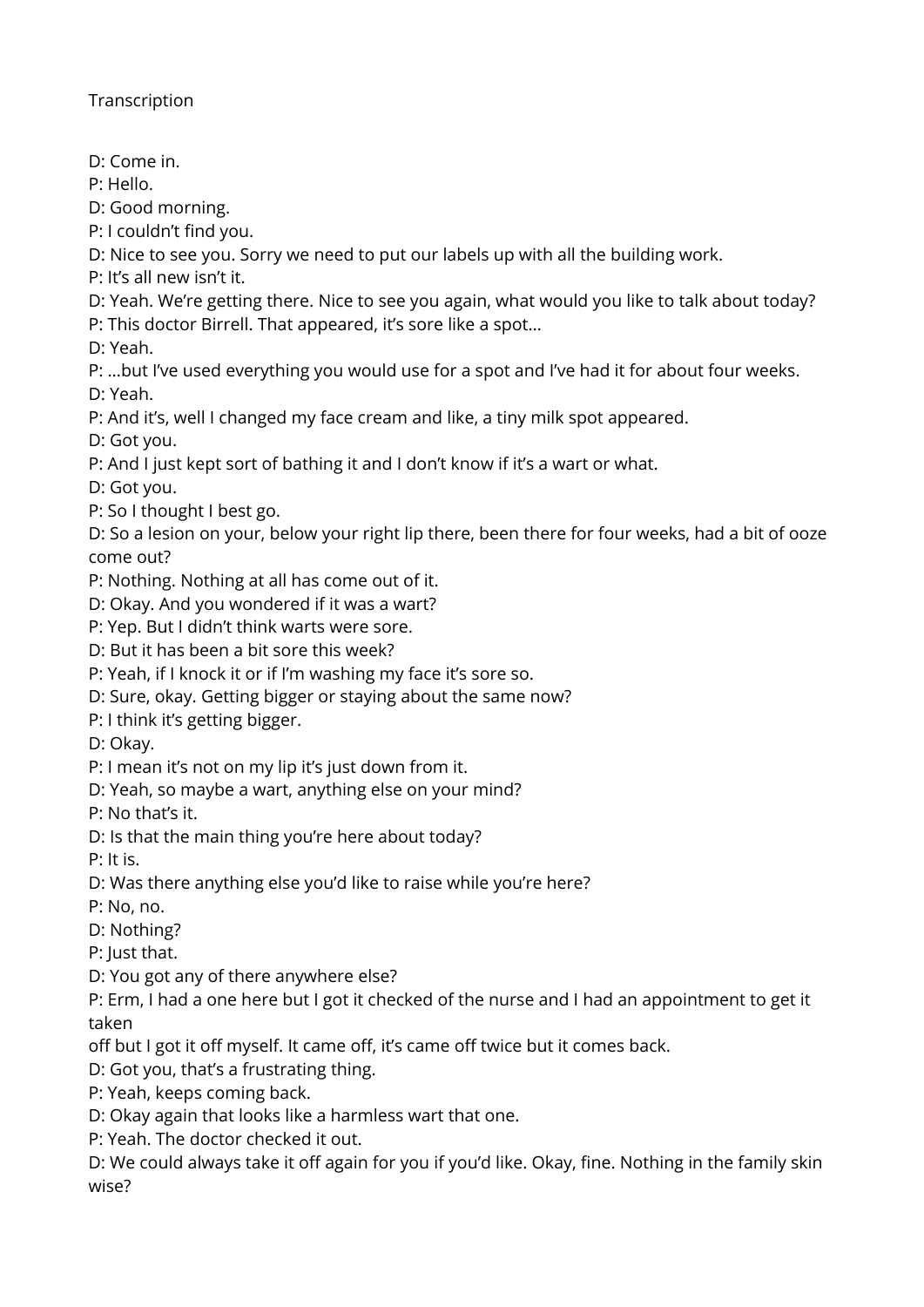P: No.

D: Nothing worrying? No cancers of the skin or anything like that?

P: No, no.

D: You're not particularly prone to sun damage of your skin or anything like that?

P: Not really, I mean I go abroad every year and I put my sunscreen on and don't burn.

D: Are you a smoker?

P: I am.

D: Because that can influence how healthy your skin is as well. Do you want any help with that?

P: Well I've tried to be honest about three times, and the last attempt I stopped for six months…

D: Brilliant.

P: …erm, but I went away on holiday and I started again.

D: What triggers you to start again?

P: I think it was just because I was sitting outside on holiday relaxed and…

D: Right, were you drinking at the same time?

P: …and been having a glass of wine.

D: Is drinking an issue?

P: No, no.

D: No? Alright.

P: But I used to smoke, I used to have to buy twenty cigarettes a day, I don't now. I never used to smoke twenty but it wasn't far off.

D: What made you pack in three times?

P: Erm, I was sick of it.

D: Okay.

P: And the expense.

D: Expense. Health a concern at all?

P: Yeah it was.

D: Yeah.

P: Because I got a grand daughter, you know she's three.

D: So enough reasons to stop.

P: Not because I thought I was going to die, I just wanted to take her for a walk up Penshaw hill without sort of gasping for breath when you got there.

D: Worst case scenario with this little fella on your skin?

P: Well I'm just worried incase it's skin cancer.

D: Oh okay so we need to rule that one out.

P: That's why I came.

D: Fab. Alright. Good.

P: I mean it's not me that, well I did want to come but it was other people sort of saying you want to go and get that checked out.

D: Well let me nudge you in the right direction with your smoking because if you want to protect yourself from cancers of all sorts including skin cancer it's the right time isn't it. And you could vape I guess in the mean time couldn't you?

P: Well you see thats what I am saying I used to buy twenty cigarettes a day, I don't now. I have about four and then I have my vape.

D: Oh brilliant, okay well why don't…

P: I don't smoke on a night.

D: …get rid of the four then. Challenge you. Do it with someone else.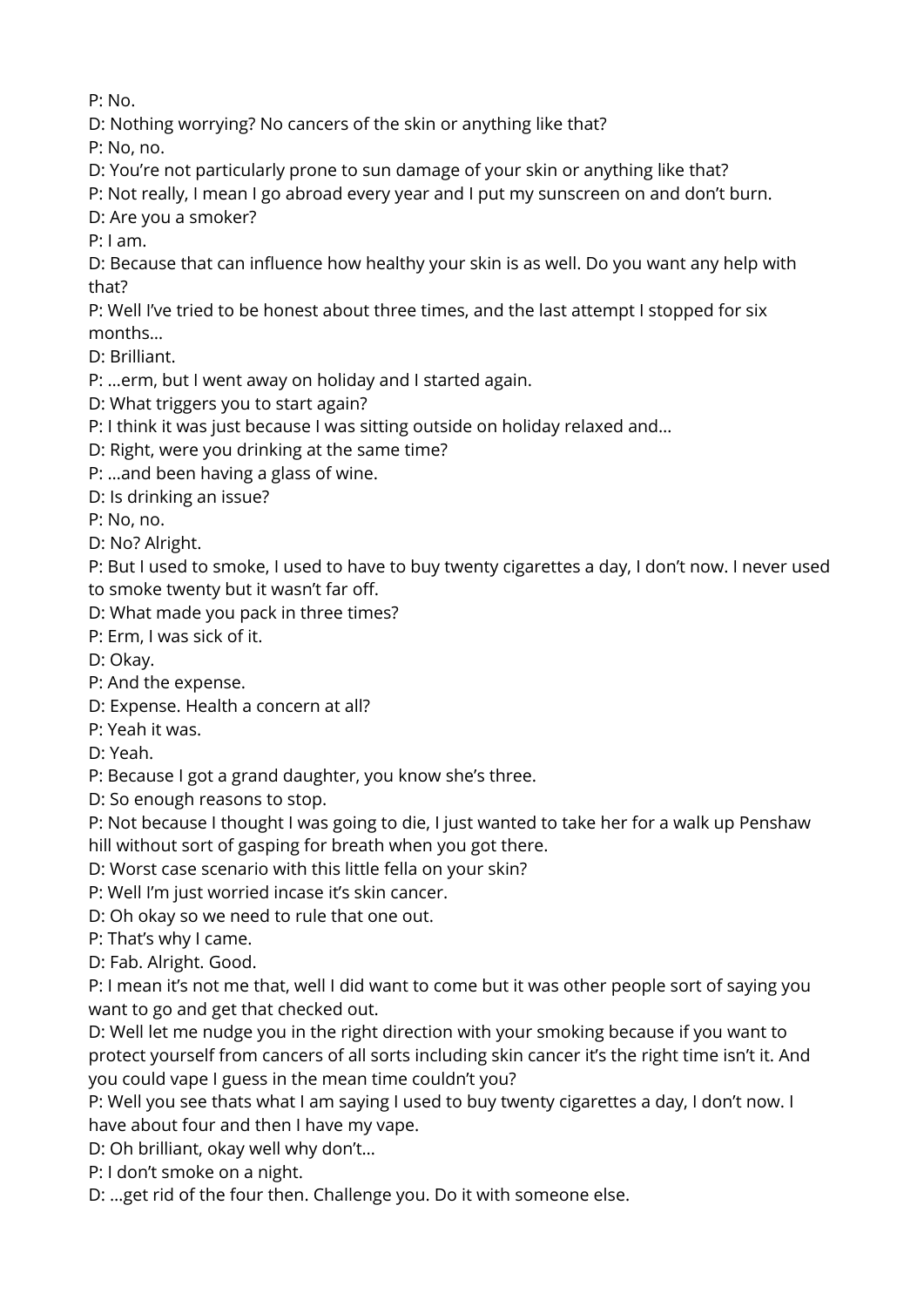P: The worst time is first thing on a morning.

D: Come get some support from my nursing team. It looks warty doesn't it. I'm going to have a closer look with my little hand lens.

P: I thought if it was a wart, they spread don't they.

D: They can do. You've given it a bit of a squeeze yourself have you?

P: Yeah.

D: Don't mind if i have a bit of a pick at it?

P: No.

D: It doesn't look sinister and it does look quite warty. There's no ulceration erm, apart from just where you've been picking at it so it doesn't look like a worrying one at all. Erm but it's obviously very apparent with it being on your face.

P: And when you keep knocking it.

D: Yeah. Six millimetres in diameter, nice and round. Okay, doesn't look like a worrying thing. We could safely leave it alone and just watch it and see what happens or we could scrape it off and confirm that it is what you're thinking it is and we could scrape off the other thing at the same time.

P: Right.

D: So I could do that in the surgery for you. I don't think it's an urgent thing to do. P: Right.

D: If it's getting bigger quickly or becoming ulcerated off its own accord rather than just because you're picking at it then potentially we might need to see you sooner if thats happening.

P: Right.

D: Erm, but sometimes with wart treatments, usually with wart treatments unfortunately they tend to come back in the long term so I don't know how long we are going to keep it away for by treating it to be fair but I guess what we are trying to do is confirm the diagnosis for you more than anything else. So no guarantee is a benefit with this treatment in the long term, and it can scar obviously. Would you be happy for us to do that? P: Yeah.

D: Now because I don't think its skin cancer and theres nothing suggesting skin cancer we're not going to do that urgently and because we are adapting the surgery at the moment its going to be a little bit of a wait before you have that done. So if it's getting bigger quickly get in touch with me on the phone and we will try and reprioritise this.

P: Right.

D: But otherwise I'll put you on for a routine curettage scrape of that wart and we will do that with the other one at the same time.

P: How do you scrape them off then?

D: Use a local anaesthetic and just a sharp blade.

P: Oh right.

D: It'll leave a scab. the scab will usually heal over theres a risk of it becoming infected, risk of bleeding obviously after that and a risk of scarring.

P: Right.

D: That all make sense?

P: Yeah.

D: Straight forward to do. If you've not heard anything within let's say two months of being on the waiting list to have that done, we normally do it at the end of a morning surgery, it's very straight forward to do but if theres changes that make you worried or me worried, so spontaneous ulceration, getting much bigger…